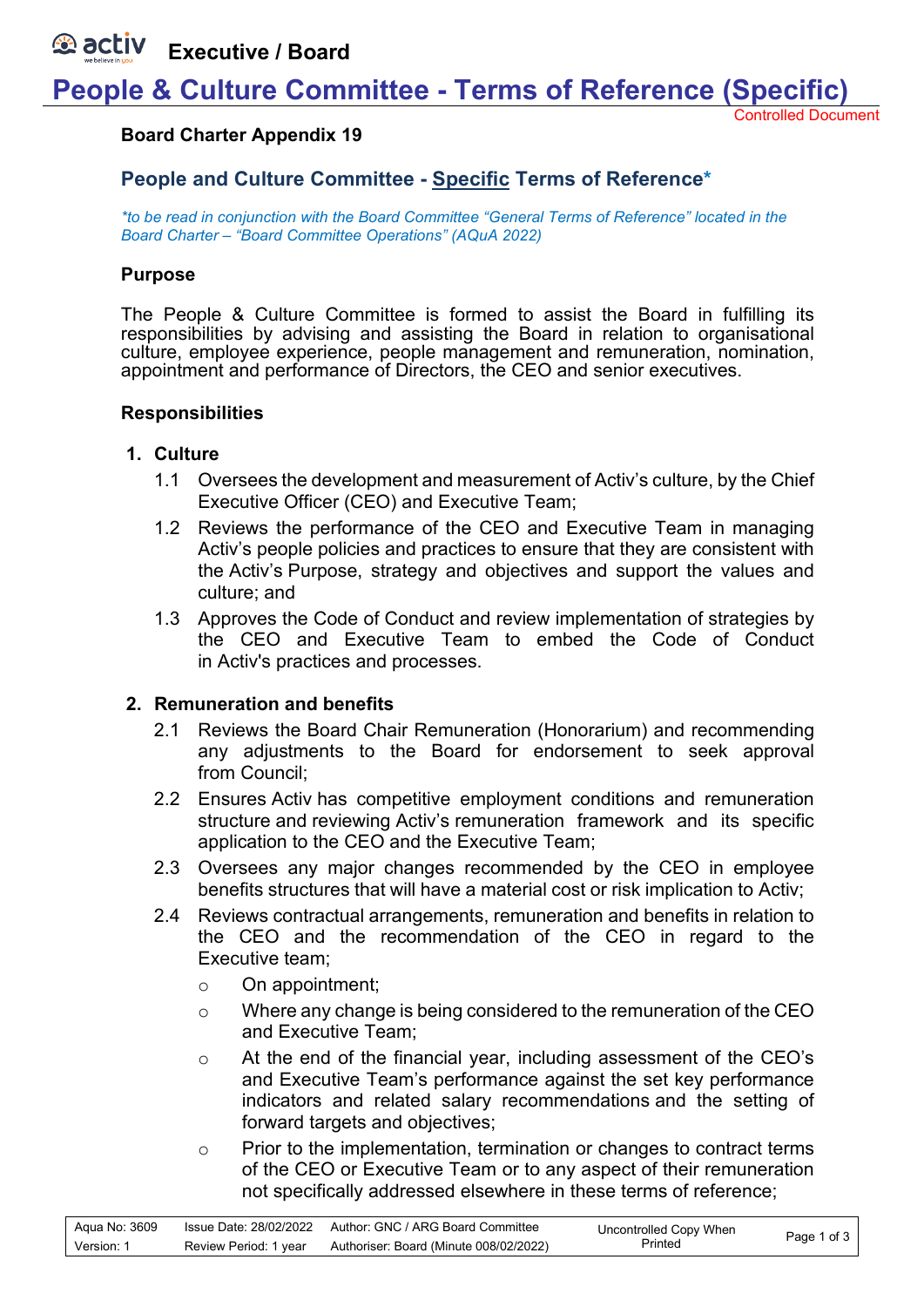#### **E** activ **Executive / Board**

# **People & Culture Committee - Terms of Reference (Specific)**

Controlled Document

2.5 Provides recommendations to the Board for recognition for Service Appreciation in the form of Honorary Life Governors, Honorary Life Friends and Certificates of Appreciation, prior to the Annual General Meeting.

## **3. Board and Non-Executive Director Performance and Evaluation**

- 3.1 Developing and maintaining processes to enable the performance of the Board, Board Committees and Council to be monitored and improved; and
- 3.2 Developing and overseeing the performance evaluation process for the Board, the Board Committees and individual directors (including, where appropriate, engaging appropriately qualified external advisers and both peer and self-assessment of performance) using the Evaluation of Committees Procedure (AQuA 874).

## **4. Board and Board Committee Performance, Succession Planning and Development**

- 4.1 Periodically reviewing the size and composition of the Board and its Committees and the mix of skills, experience, independence, knowledge and diversity represented by directors on the Board and each Committee to determine whether the composition and mix remain appropriate for the Activ's Purpose and strategic objectives and whether they cover the skills needed to address existing and emerging business and governance issues relevant to Activ;
- 4.2 Developing and implementing a succession planning process for the identification of suitable candidates for appointment to the Board, the position of Chair (and Deputy Chair) of the Board and each of the Board's committees and Council. This may include seeking assistance from appropriately qualified independent recruitment consultants and conducting appropriate checks;
- 4.3 Reviewing and making recommendations to the Board on Board's and Committees' Membership, and Chair/Deputy Chair appointments;
- 4.4 Providing recommendations to the Board on Board and Council (Board appointees) candidates it considers appropriate for appointment, election or re-election;
- 4.5 Ensuring new Board and Board Committee members are appropriately inducted; and
- 4.6 Overseeing, reviewing and making recommendations to the Board in relation to the training and development program for directors (including induction processes and ongoing education) and regularly review the effectiveness of these processes.